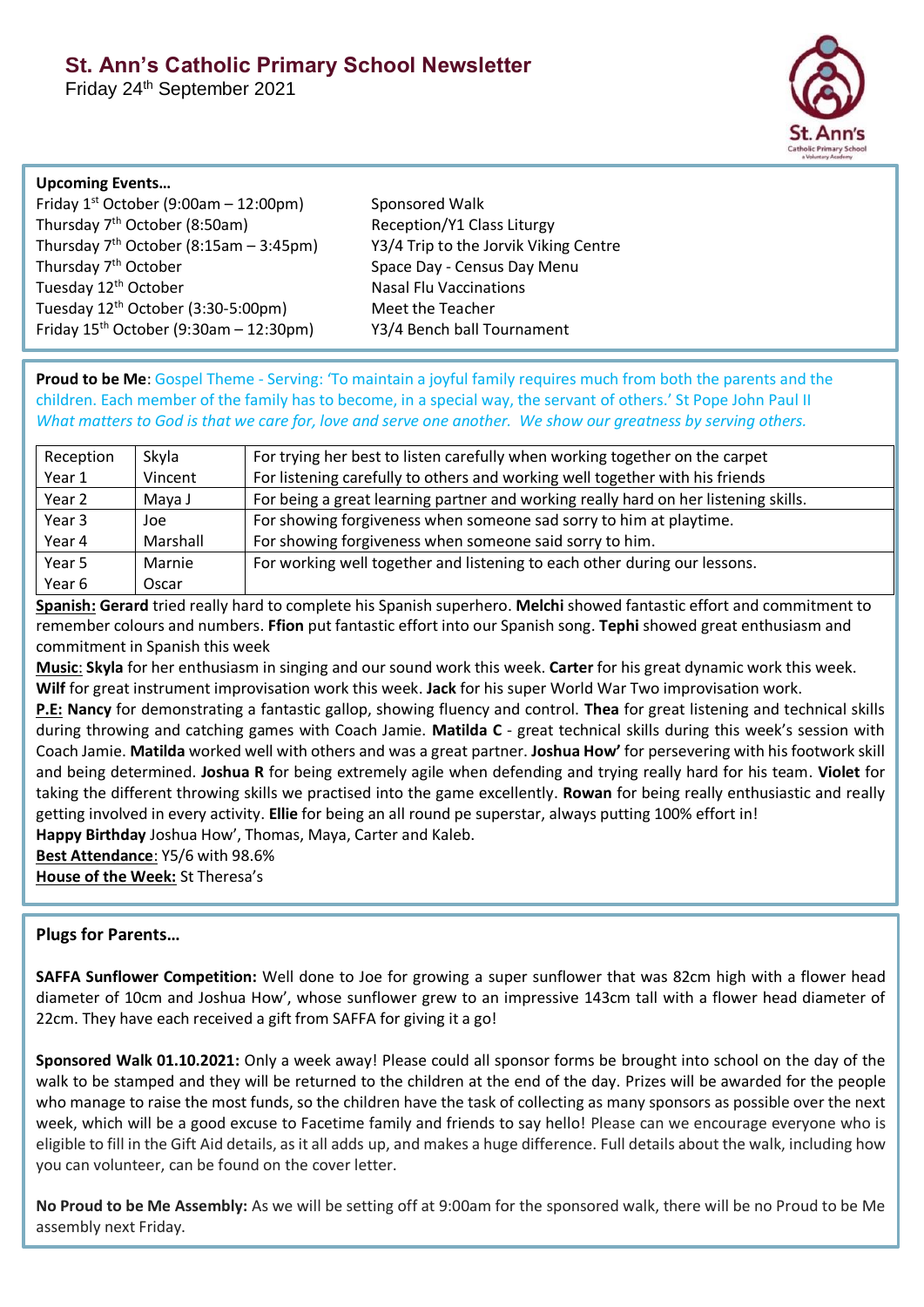## **Plugs for Parents Continued…**

**Reception/Y1 Class Liturgy 07.10.2021:** We are very happy to be able to extend an invitation to friends and family to join us for our Reception/Y1 Class Liturgy. This will take place in the Hall.

**Y3/4 Jorvik Viking Centre Trip 07.10.2021:** There are still a few outstanding consents and trip monies owed for this trip. If you haven't already, please fill in the consent form that has been emailed out to Y3/4 parents and make payment before as soon as possible, thank you.

**Space Day – Census Day Menu 07.10.2021**: Please take a look at the Space Day menu attached which will take place on census day.

**Nasal Flu Immunisation 12.10.2021:** If you would like your child to receive the [nasal flu vaccine](https://www.nhsimms.uk/FLU/information?Id=140441&Type=FLU) in school please follow the link to complete an online consent form. The link will close on 04/10/2021. If your child has already had the Nasal Flu vaccine since Sept 2021, please disregard this message. If you have any problems accessing the link please telephone 0333 358 3397 (opt 2) Please see attached letter for more information.

**Meet the Teacher 12.10.2021:** For parents of children entering Reception Class and those who are in a new class this year, there is an opportunity to meet your child's teacher. If your child has the same teacher as last year, but you would still like to meet with them, you are more than welcome to take this opportunity to see them. Please complete this Meet the [Teacher](https://forms.gle/zfY55ZSvTV5YQJ118) form and we will get back to you with a time and zoom link  $w/c$  4<sup>th</sup> October.

**Wednesday Word:** Please follow the link for this week's [Wednesday Word.](https://www.paperturn-view.com/uk/wednesday-word/goodness?pid=MTA101634&v=38.19)

**Morrisons Good to Grow Vouchers:** St Ann's are collecting these vouchers, so if you happen to shop at Morrisons, please consider collecting these vouchers for our school. You can collect in store, or download the Morrisons App using this QR code to start collecting Hopefully we will be able to get some amazing new gardening equipment for school.



**National Online Safety:** Most smartphones allow parents and carers to choose which apps and features appear on their child's device and which ones don't – also preventing young people from buying and downloading anything that's unsuitable for their age. Our #WakeUpWednesday guides to parental controls for managing apps on iPhones and Android devices will help you to reduce the chance of your child using a game or app that might not be appropriate for their age. In the attached guide, you'll find tips on a number of tips such as how to restrict built-in apps, the game centre and app store purchases.

**Water:** It is so important that children have access to water throughout the day to stay hydrated. If children don't come to school with a water bottle it is not easily on hand when they need it. Also, please can water bottles **only be filled with water** and not juice, thank you.

**Class Newsletters:** Attached are each class's Autumn Term Newsletter. The Class Newsletters detail what will be taught during the Autumn Term across the curriculum in each class.

**European Day of Languages** falls every year on September 26th. Every year Primary Languages Network (PLN) do a song and this year the inspiration is taken from Amal, a 3.5m tall puppet walking from Syria to Manchester to raise awareness and money for refugees. Amal was in Vatican City meeting the Pope last week and is due to arrive in the UK in October and finish in Manchester in early November. Our Spanish Teacher, Miss Cox, showed Y3/4 and Y5/6 the story of Amal on Thursday last week and they were really interested. The song from PLN is based on a journey and our classes will be singing it in Spanish and practising again on Thursday. It is in the form of a sea shanty.

#### **News…**

**St Ann's Church and St Mary's Church** are fundraising for the [CAFOD Climate Crisis Appeal.](https://www.justgiving.com/fundraising/st-anns-and-st-marys-harvest21) This Harvest Fast Day we are inviting donations to support people around the world who are fighting poverty caused by climate change. You can support this fundraising effort by visiting their Just Giving page to make a donation.